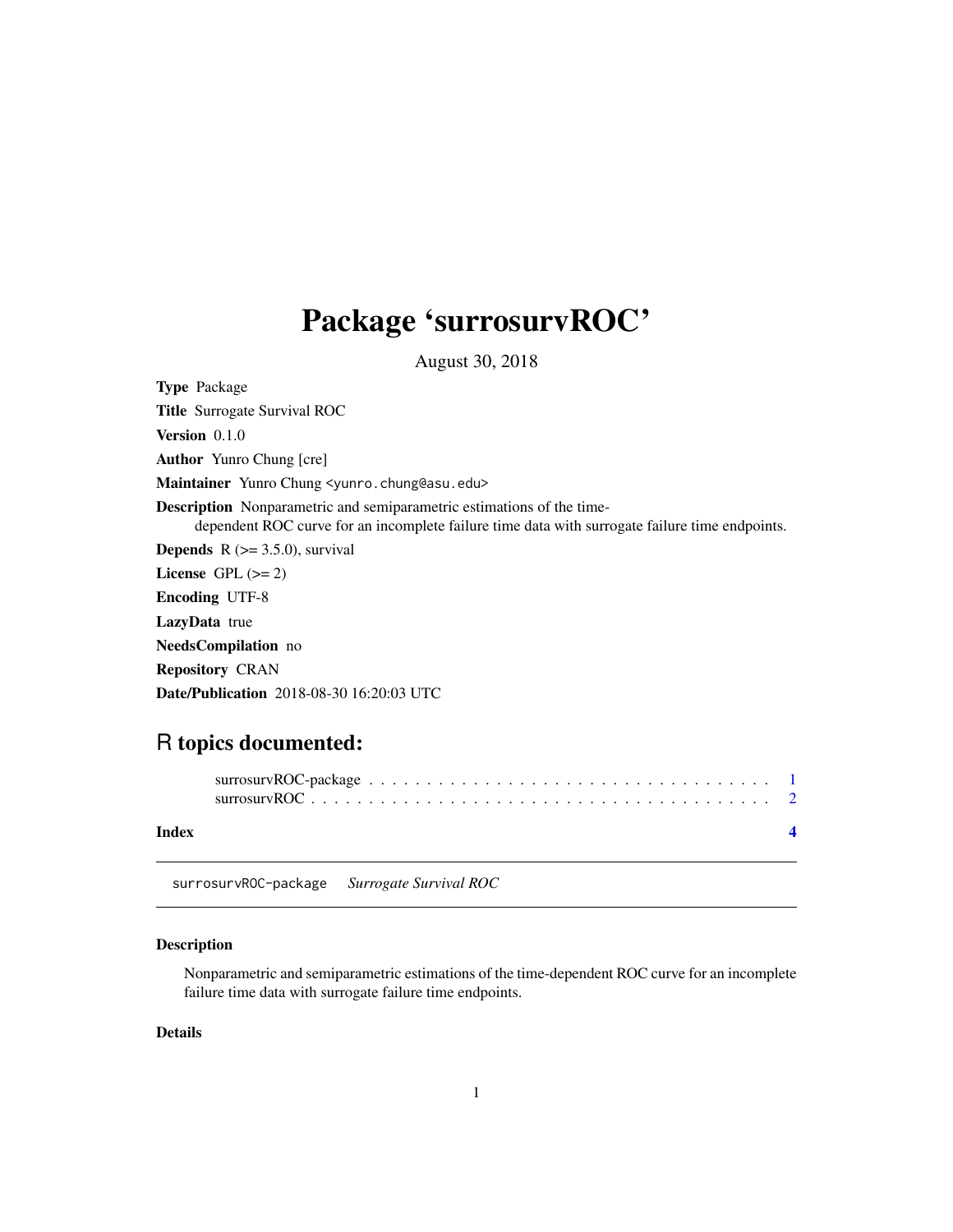| Package: | isoph       |
|----------|-------------|
| Type:    | Package     |
| Version: | 0.1.0       |
| Date:    | 2018-08-17  |
| License: | $GPL (= 2)$ |
|          |             |

#### <span id="page-1-0"></span>Author(s)

Yunro Chung [cre]

Maintainer: Yunro Chung <yunro.chung@asu.edu>

#### References

Yunro Chung and Yingye Zheng, Improving efficiency of evaluating prognostic accuracy of biomarkers for incomplete failure-time data with surrogate outcome (in progress)

surrosurvROC *Surrogate Survival ROC*

#### Description

Nonparametric and semiparametric estimations of the time-dependent ROC curve for an incomplete failure time data with surrogate failure time endpoints

#### Usage

surrosurvROC(DATA, method, pred.time, wt=NULL, span=NULL, b.rep=200)

#### Arguments

| DATA      | data frame, consisting of Marker: Predictior or marekr value; Survival time;<br>Status: Event indicator (1: event; 0: censoring); STime: Surroagte survival<br>Time; SStatus: Surrogate event indicator (1: event; 0: censoring) |
|-----------|----------------------------------------------------------------------------------------------------------------------------------------------------------------------------------------------------------------------------------|
| method    | "KNN"" for nonparametric model using nearest neighborhood kernel; "COX""<br>for semiparametric proportional hazard model                                                                                                         |
| pred.time | Prediction time of the ROC curve                                                                                                                                                                                                 |
| wt        | Weight, such as inverse probablity weighting                                                                                                                                                                                     |
| span      | Smoothing bandwidth parameter for KNN                                                                                                                                                                                            |
| b.rep     | Number of bootstrap                                                                                                                                                                                                              |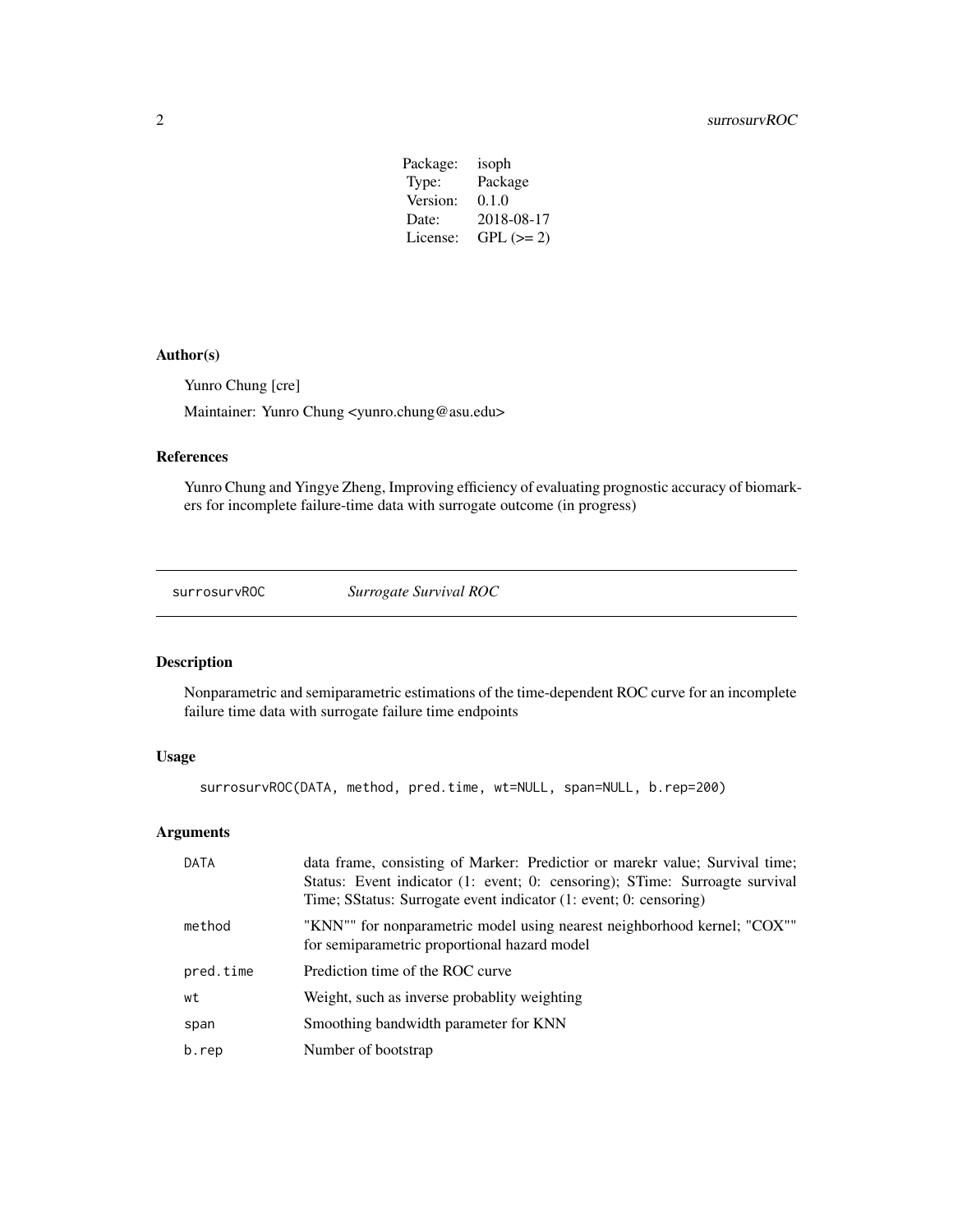#### surrosurvROC 3

#### Details

It provides a more efficient time-dependent ROC curve for an incomplete failure time data, when surrogate failure time endpoints are additionally observed for all subjects.

#### Author(s)

Yunro Chung [cre]

#### References

Yunro Chung and Yingye Zheng, Evaluating Prognostic Accuracy of Biomarkers for Incomplete and Right-Censored Data with Surrogate Outcome (in progress)

#### Examples

```
DATA=data.frame(
  Time= c(1,2,5,3,9,NA,8,9,10,NA,NA,NA,6,4,NA,NA,NA,NA,NA,NA,NA,NA,NA,NA,NA),
  Status= c(1,1,0,0,1,NA,1,1,0, NA,NA,NA,0,0,NA,NA,NA,NA,NA,NA,NA,NA,NA,NA,NA),
  STime= c(3,2,4,2,8,5,8,7,11,1,8,9,3,5,2,5,10,3,5,8,5,2,4,6,7),
  SStatus=c(1,0,1,0,1,1,1,0,0,1,1,1,1,0,1,1,0,0,1,0,1,0,1,0,0),
  Marker= c(1,5,1,2,3,1,2,3,4,5,9,8,5,7,3,4,2,5,3,4,7,5,9,3,8)
)
#COX at year 3
RES1=surrosurvROC(DATA, method="COX", pred.time=3)
print(RES1)
#KNN at year 3
nobs=sum(!is.na(DATA$Time))
span=0.25*nobs^(-0.20)
RES2=surrosurvROC(DATA, method="KNN",pred.time=3,span=span)
print(RES2)
```